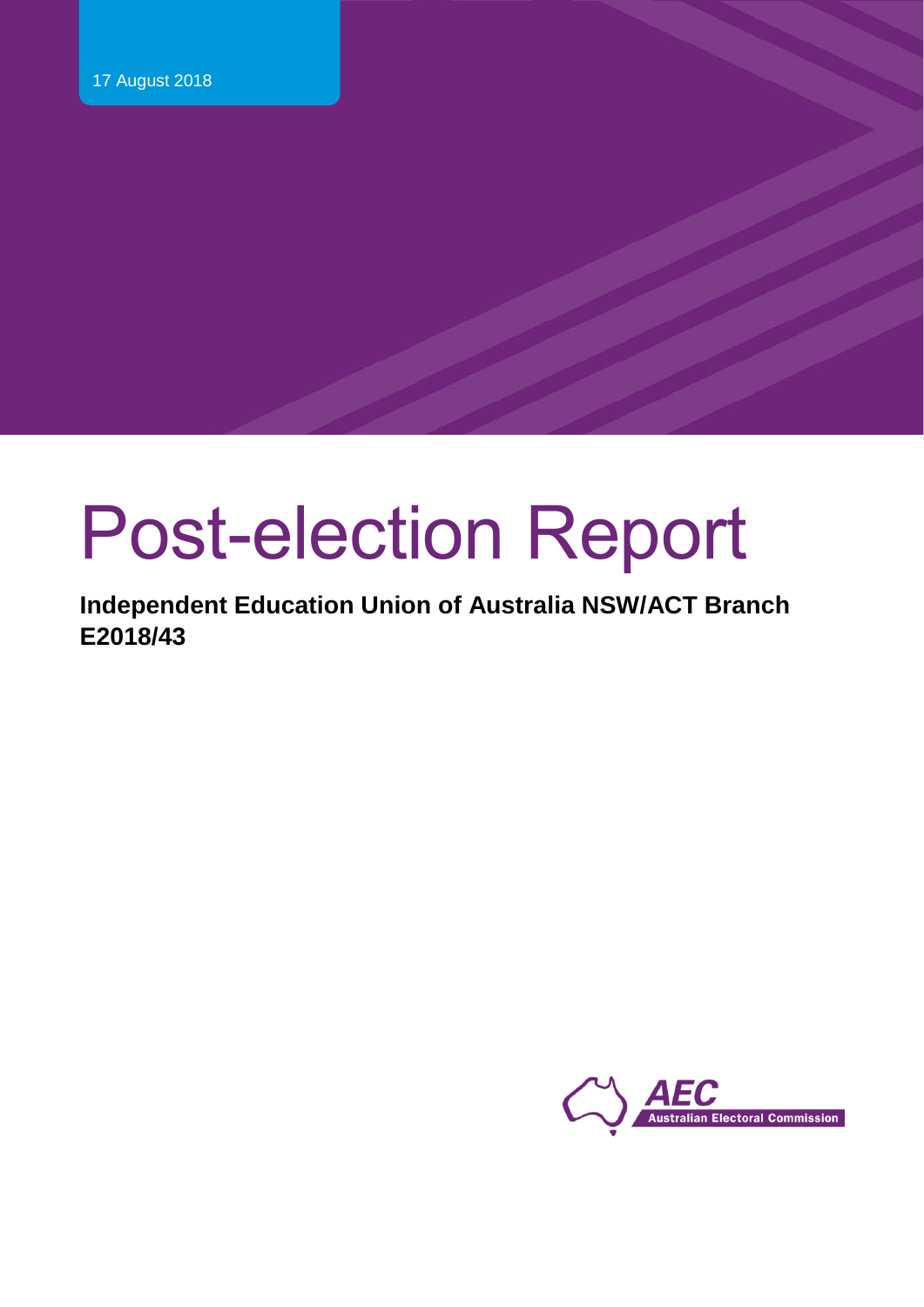## **Contents**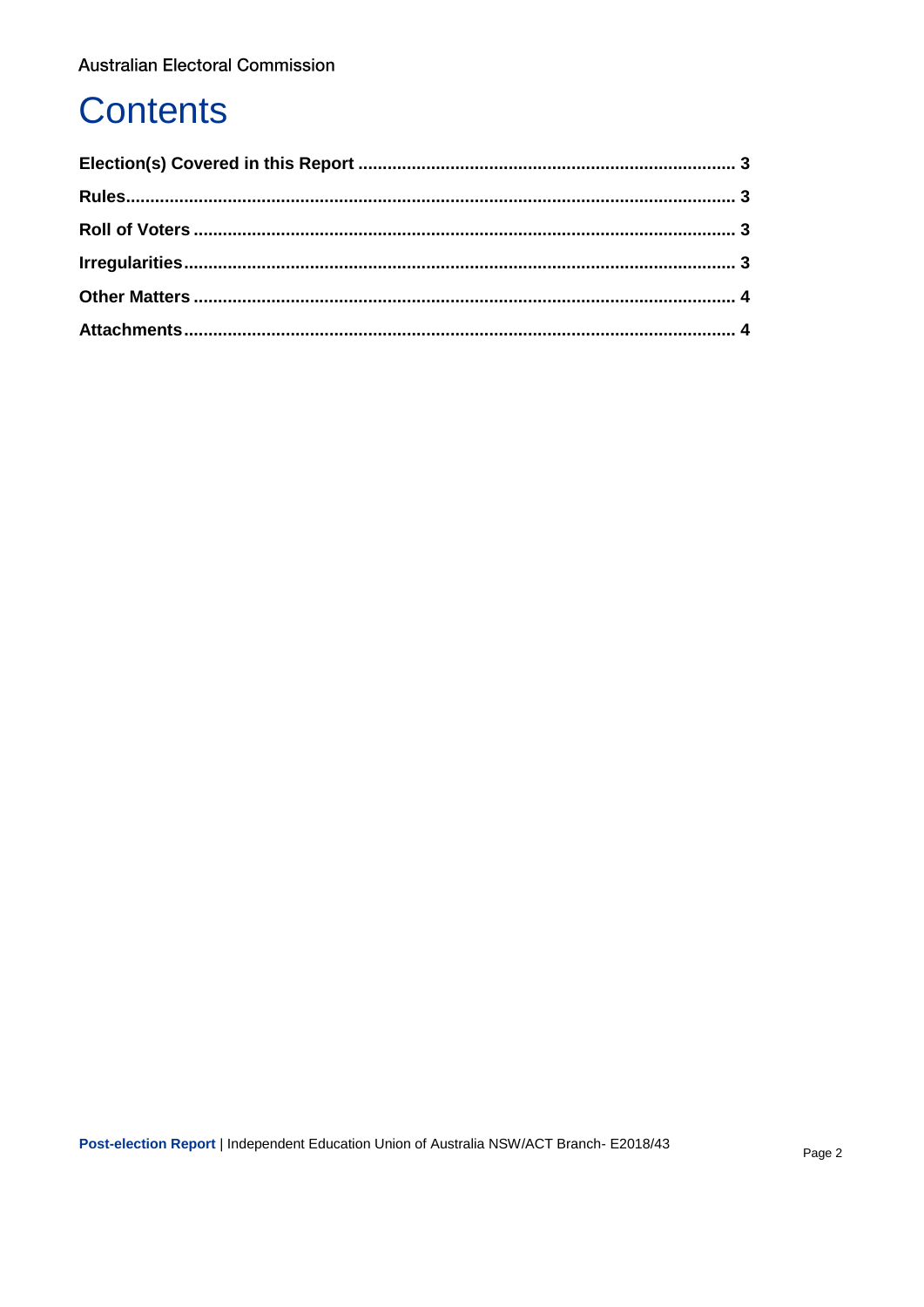## <span id="page-2-0"></span>Election(s) Covered in this Report

Election Decision No/s: E2018/43

## <span id="page-2-1"></span>Rules

| Rules used for the election:        | 130N: Incorporates alterations of 11 December 2017<br>[R2017/252] (replaces rulebook dated 2 October 2017<br>[R2017/136])                                                                                                                                                                                                                                                                                                                                                                                                                                 |
|-------------------------------------|-----------------------------------------------------------------------------------------------------------------------------------------------------------------------------------------------------------------------------------------------------------------------------------------------------------------------------------------------------------------------------------------------------------------------------------------------------------------------------------------------------------------------------------------------------------|
| Rules difficult to apply/interpret: | Rule 17(s) is difficult to apply. It is recommended that the Rules<br>incorporate the AEC's Model Rules Guide<br>(http://www.aec.gov.au/About_AEC/AEC_Services/Industrial_Election<br>s/files/model-rules-nov2010.pdf), refer to paragraphs 16 & 17.                                                                                                                                                                                                                                                                                                      |
|                                     | Rule 17(t), delete the reference to the 'registered office'. Counting of<br>ballot papers are conducted at AEC offices to ensure security of all<br>ballot materials. It is recommended that the Rules incorporate the<br>AEC's Model Rules Guide, refer to paragraphs 16 and 17. Further,<br>'opened in the presence of the Scrutineers and counting shall then<br>proceed' is not always practicable. The Returning Officer will<br>commence the count at the allotted time as soon as the ballot closes,<br>regardless of the presence of scrutineers. |
| Model Rule reference:               | Refer to AEC Model Rules Guide as indicated above.                                                                                                                                                                                                                                                                                                                                                                                                                                                                                                        |

## <span id="page-2-2"></span>Roll of Voters

As there was no contested offices, no Roll of Voters was required.

## <span id="page-2-3"></span>Irregularities

| Details of written allegations of irregularities,<br>and action taken by AEC: | <b>None</b> |
|-------------------------------------------------------------------------------|-------------|
| Other irregularities identified, and action taken:                            | None        |

**Post-election Report** | Independent Education Union of Australia NSW/ACT Branch- E2018/43 Page 3